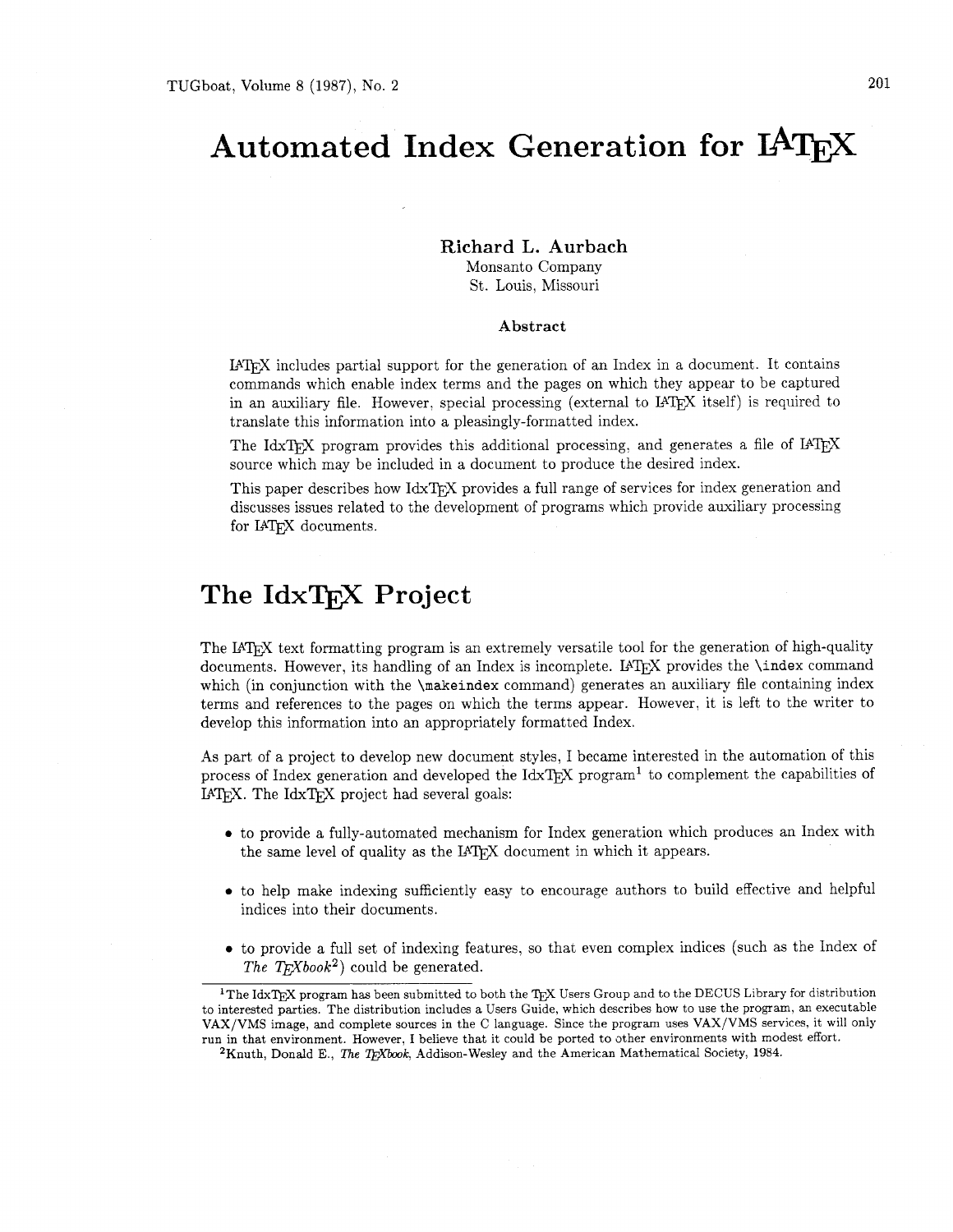- to provide support for all of the indexing capabilities inherent in IAT<sub>F</sub>X, such as three-level indexing, without requiring any additional enhancements to IATEX itself.
- $\bullet\,$  to include support for the generation of a Master Index for a set of documents.

## **The Indexing Problem**

Generating an index in the IAT<sub>E</sub>X context provides a number of interesting challenges.

| <b>Index Levels</b> | LAT <sub>F</sub> X supports a three-level index (items, subitems, and subsubitems).<br>However, the <b>\index</b> command accepts only one argument. It is necessary<br>to adopt a convention within the text of its argument to specify the level<br>of the term being indexed. In $IdxTeX$ , the $\ge$ symbol is used to separate<br>the item from the subitem and the subitem from the subsubitem.                                                                                          |
|---------------------|------------------------------------------------------------------------------------------------------------------------------------------------------------------------------------------------------------------------------------------------------------------------------------------------------------------------------------------------------------------------------------------------------------------------------------------------------------------------------------------------|
| Spelling            | Obviously, the index must appear in alphabetical order. However, it must<br>be possible to include IATFX commands within an index term, to optimize<br>the visual appearance of the Index. That is, an author should be able to<br>specify "\index{{\em Special\/} Commands}", for example, and have<br>the index item appear as expected. This means that IdxT <sub>F</sub> X must under-<br>stand IAT <sub>F</sub> X syntax, so that the term can be properly placed in alphabetic<br>order. |
| Page Ranges         | If an item is indexed on a series of consecutive pages, the index entry<br>should display the range of pages, rather than a list of consecutive num-<br>bers. That is, an item which is indexed on pages 11, 12, and 13, for<br>example, should appear in the index with a page reference of $11-13$ .                                                                                                                                                                                         |
| Cross References    | It is not uncommon to see an item in an index which refers to one or more<br>other items in the index. To support this, syntactic conventions in the<br>\index command and special processing are necessary.                                                                                                                                                                                                                                                                                   |
| Master Index        | To generate a Master Index, the program must be able to process more<br>than one auxiliary file, and keep track of which volume of the volume set<br>is associated with each item. The output of the program must include<br>labels which identify the volume associated with each index item.                                                                                                                                                                                                 |

The following sections provide insights into how each of these issues was resolved in IdxT<sub>E</sub>X.

## **Indexing Conventions**

The IAT<sub>E</sub>X \index command takes a single argument. In an automatic index generation environment, that argument represents the only mechanism by which the author can communicate informa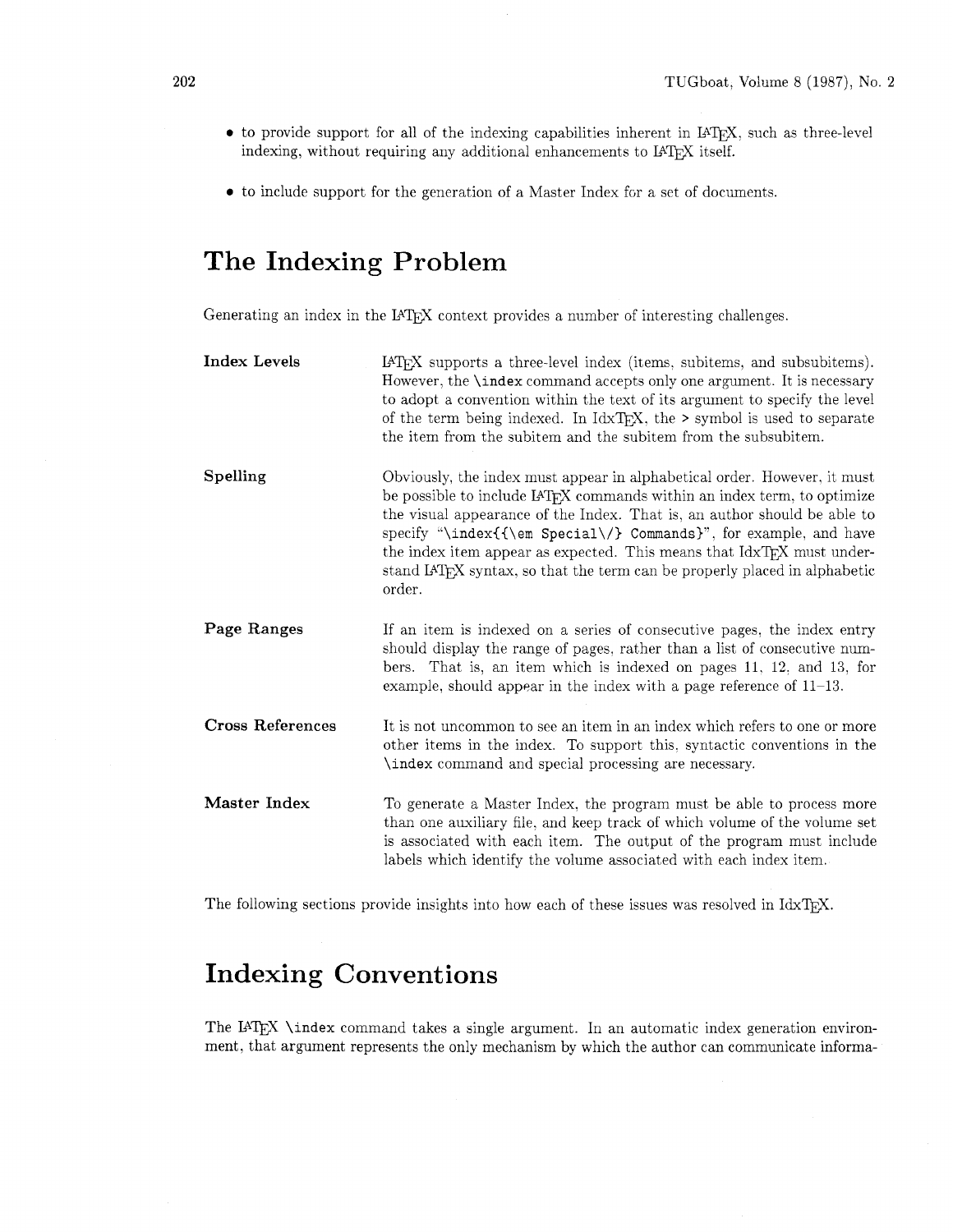TUGboat, Volume 8 (1987), No. 2 **203** 

tion to IdxTFX about how the term should be handled. To allow for the multitude of index features supported, it was necessary to impose a set of conventions on the use of this command.

Two principles were important to the design of these conventions:

- 1. The conventions should be (as much as possible) mnemonic, so that they are easy to remember.
- 2. The conventions should be easily recognizable as such. That is, the program must be able to distinguish unambiguously between characters which are used as part of a convention and characters which are part of the term being indexed.

Conventions were chosen which are not valid IAT<sub>F</sub>X syntax  $-$  they would generate IAT<sub>F</sub>X errors if they occurred naturally. Since IdxTEX is sensitive to IATEX syntax, this assures that there will be no cases in which IdxTFX confuses a part of its conventions for legitimate text entry.

The following conventions are used in  $\text{IdxTr}X$ .

Level Separators The > character is used to separate items from subitems and subitems from subsubitems. $3$  For example,

#### \index{Aaa>Bbb>Ccc}

specifies an index entry with an item of "Aaa". a subitem of "Bbb", and a subsubitem of "Ccc" . Of course,

#### \index{Aaa>Bbb}

**or** 

#### \index{Aaa}

are also acceptable.

Page Reference Highlights

The first character of an index entry may be used to specify special formatting for its page reference. The following table lists the capabilities which are available.

| Format       | Meaning         | Example     |
|--------------|-----------------|-------------|
| \index{^Foo} | boldface        | Foo. $11$   |
| \index{_Foo} | underline       | Foo, $11$   |
| \index{~Foo} | italics         | Foo. 11     |
| \index{#Foo} | "and following" | Foo, $11ff$ |

Cross References Cross references are specified using the & character. For example,

#### \index{Aaa&Bbb}

will generate a cross reference of the form

"Aaa, see Bbb"

<sup>3</sup>Note that the RUNOFF text formatting system uses the same convention. Since we expected to convert a number of RUNOFF documents, this choice was obvious.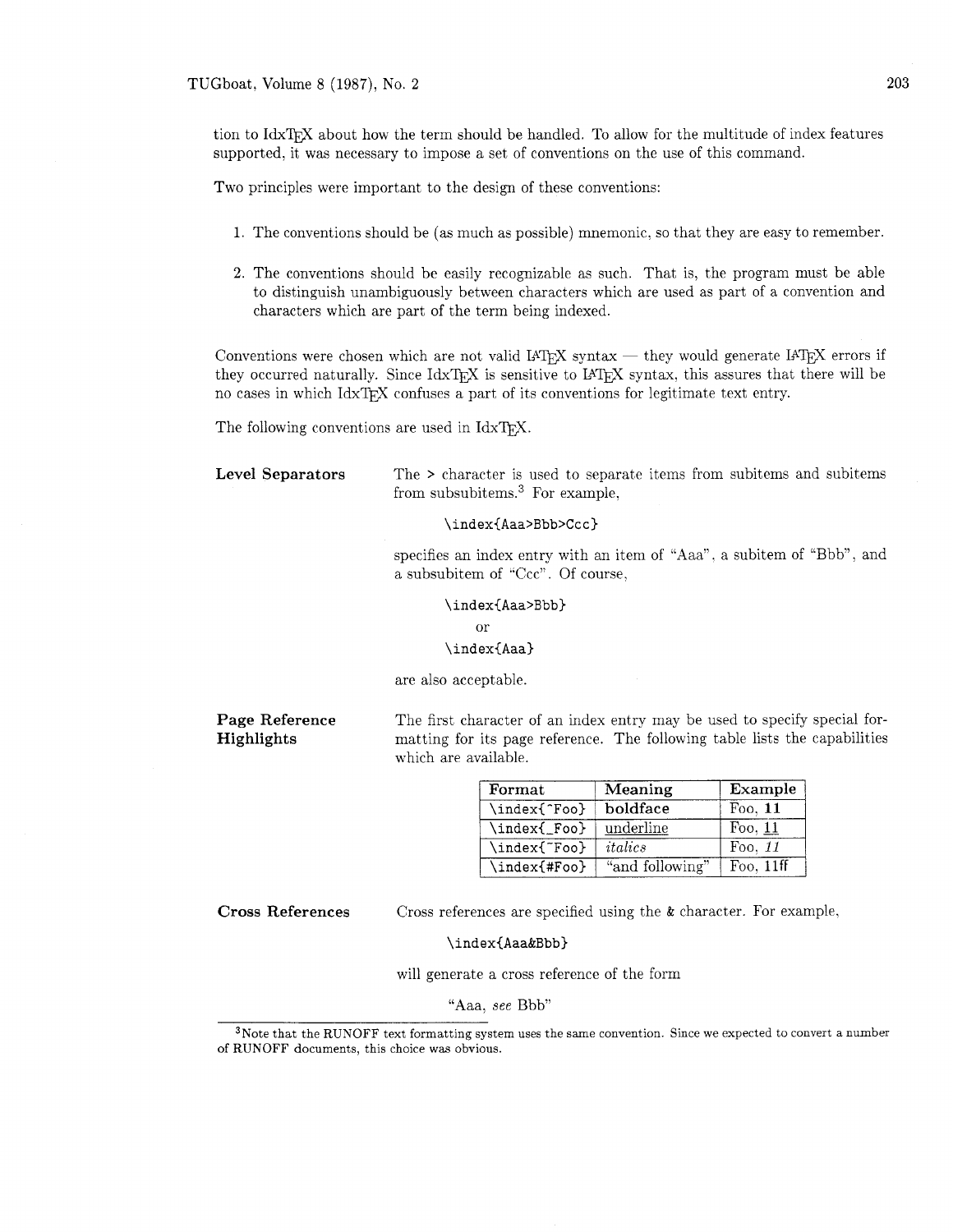Cross reference processing allows for a combination of real page references and cross references, so that a combination of entries such as

\index{Aaa} \index{Aaa&Bbb}

will generate

"Aaa, 11: *see also* Bbb"

**Master Index** 

Master index processing uses a new type of auxiliary file to provide the information IdxTFX needs to understand which document indices to use when building the Master Index and what labels to use when displaying information from different volumes. This will be discussed in more detail below.

### **Data** Structures

The Index of a large document or the Master Index of a large document set may be quite extensive. To avoid limitations on the number of items which IdxTFX could handle, all internal data structures are allocated from dynamic memory. Therefore, the size of an Index is limited only by the user's virtual page quota.

Since the three-level structure of the index implies a tree-like organization, the basic data structures selected for internal storage of index information in IdxTFX were linked lists. While linked lists are not optimally efficient in this application, their simplicity compensates for the minor loss of performance.4

The basic data structure for each index item, subitem, or subsubitem is called a XODE. Using the notation of the C language, a NODE can be defined as

```
typedef struct node 
   C 
   struct node *link; 
   struct dsc$descriptor item; 
   struct dsc$descriptor spell; 
   struct node *subhead; 
   struct pgnode *pghead;
   struct pgnode *cfhead;
   } NODE;
```
In this structure, *link* is the forward linkage pointer to the next node in the list; *item* is a VAX/VMS dynamic string descriptor5 which describes the text string associated with the index item; and *spell*  is another string descriptor for the *spell-string.* The *spell-string* is used when alphabetizing index

<sup>&</sup>lt;sup>4</sup>Since IdxT<sub>E</sub>X is not run often, its cost is an inconsequential fraction of the total cost of generating a document.

<sup>&#</sup>x27;VAX/VMS dynamic strings were used (rather than the ASCIZ strings which are more natural in a C-language implementation) because the VMS services which work with them handle all details of dynamic memory allocation and deallocation.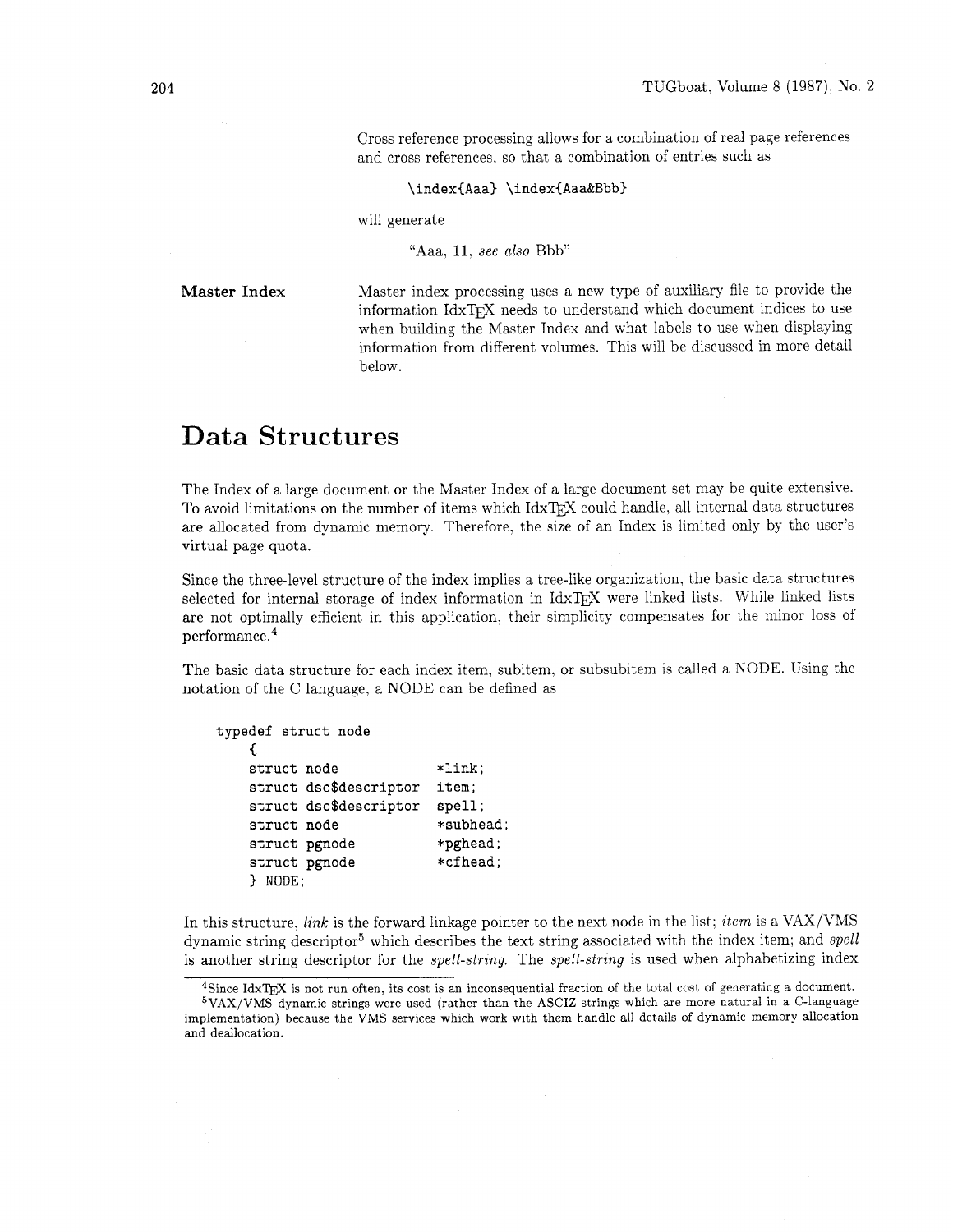TUGboat, Volume 8 (1987), No. 2 **205** 

entries and helps resolve the spelling problems discussed previously. It is discussed in more detail below.

The *subhead* is the listhead for a linked list of NODEs for any subitems associated with this index item. The recursive nature of this data structure made handling the three levels of indexing simple.

The *pghead* and *cfhead* variables are listheads for linked lists of PGXODE structures. Each PG-NODE structure includes information about a single reference to the particular index entry. The list chained from *pghead* contains numeric page references, while the list chained from *cfhead* contains cross references.

Using C language notation, a PGNODE has the following structure

```
typedef struct pgnode 
   €
   struct pgnode *link; 
   struct dsc$descriptor *vol; 
   struct dsc$descriptor page-dsc; 
   char highlight;
   ) PGNODE;
```
Once again, *link* is the forward linkage pointer for the linked list. The *vol* variable is used in Master Index processing to point to the dynamic string descriptor for the label to be associated with the volume from which the reference came. The *page-dsc* describes the page reference string, while *highlight* is a flag used to indicate what type of page reference highlighting is associated with this page reference.

One virtue of this type of internal data organization is that each distinct item, subitem. or subsubitem uses only a single NODE structure. If the entry has a number of page references, then one PGNODE structure (which is fairly small) is used for each. If more than one index reference occurs on the same page. only a single PGNODE is allocated. This approach conserves dynamic memory.

NODEs are linked together in alphabetical order (by *spell-string).* PGNODEs for numeric page references are linked together in the order they appear in the auxiliary file produced by  $IATFX$ , which automatically puts them into numerical order. PGNODEs for cross references are linked together alphabetically. This means that the internal representation of the index is built in sorted order, simplifying back-end processing.

### **Spell Strings and Alphabetization**

As discussed previously, putting index entries into alphabetical order is a complex task, because the entry may contain IAT<sub>R</sub>X commands which are meant to enhance the visual appearance of the index, but which must not be included when the term is placed in alphabetical order. In Id $xT\rightarrow X$ , the concept of a *spell-string* was introduced to handle this problem.

The basic idea is that each NODE of the internal data structure contains descriptors for two copies of the index entry — the *item* and the *spell-string*.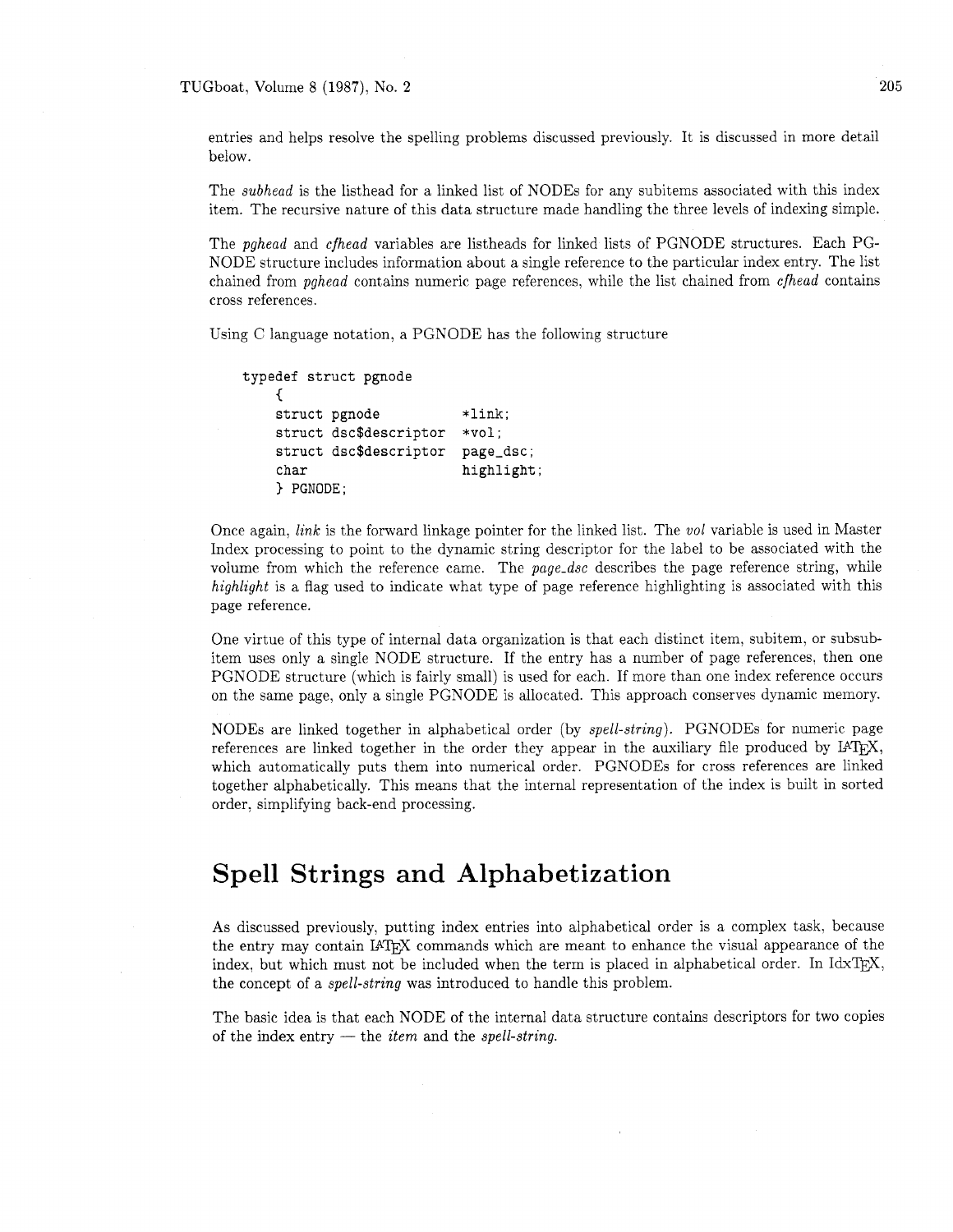- The *item* string contains the original form of the index entry, including all IAT<sub>F</sub>X commands. It is used to generate the formatted output and is not used when placing the entry in proper alphabetical order.
- The *spell-string* originally contains a copy of the index entry. However, during spelling processing, it is modified to remove everything which should not be included when the entry is placed in alphabetical order. It is not used for any other purpose.

Therefore, spelling processing consists of a number of steps which recognize various forms of IAT<sub>F</sub>X syntax and remove them from the *spell-string*. After this has been done, the *spell-string* is in a form suitable for alphabetizing the index entry, while the *item* string remains untouched.

In some special documents, it may be desirable to place T<sub>F</sub>X or  $IATFX$  commands themselves in the index.<sup>6</sup> To accommodate this possibility, spelling processing skips any text contained within a \verb or \verb\* construct. This means, for example, that

\index{\em Command}

will be treated as if it were spelled as "Command", but

#### \index(\verb+\em+ Command)

will be treated as if it were spelled as "\em Command".

The spelling processing performs the following operations (in order)

- **0** Accents are processed. All of the special characters associated with the accents are removed. For example, in the *spell-string*,  $\texttt{se}\$  (n)or is translated to senor.
- Emphasis commands are removed from the spell-string. Examples of emphasis commands are \rm, \bf, \large, etc.
- **<sup>0</sup>**Grouping and mode commands are removed from the spell-string. That is. **C,** ), and \$ are removed. However,  $\langle \{, \rangle\}$ , and  $\$  are retained, since they do not represent grouping commands.
- $\bullet$  Backslashes are removed from the *spell-string*. The logic which skips processing in \verb and \verb\* constructs prevents the "\" in "\verb3' from being removed.
- $\bullet$  \verb and \verb\* constructs are cleaned up. For example, "\verb+foo+" is translated to  $"$ foo".
- The *spell-string* is converted to upper case, all unnecessary whitespace is removed, and a few minor corrections are made to handle special cases.

For example, the spell-strings of index items which begin with non-alphanumeric characters are adjusted so that all such terms will appear in the index before any items which begin with any alphanumeric character.

 $60$ bvious examples of this are the indexes of documents about text processing.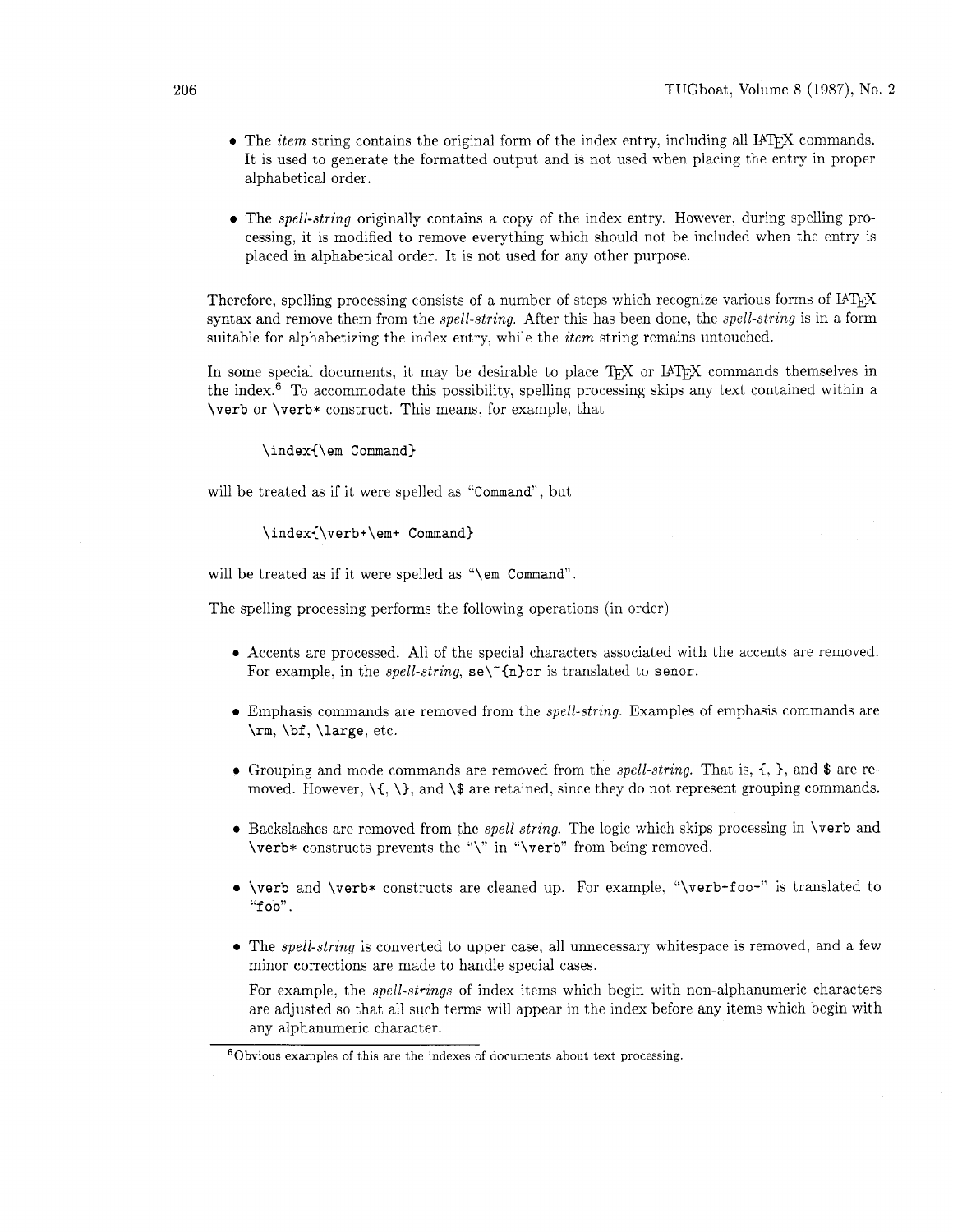Also, special logic is used to assure that any index term which begins with a  $\verb|\verb|$  or a  $\verb|\verb*|$ is placed in the proper place in the index. This includes adjustments to the *spell-string* which prevent references for items such as "input" and "\verb+\input+" from being confused.

This approach has proven to be effective in developing an index which uses IATFX commands liberally, but retains proper alphabetical order. There are, however, aspects of spelling processing which can be debated.

- $\bullet$  In *The T<sub>F</sub>Xbook*, native T<sub>F</sub>X commands are displayed with a leading asterisk, but are alphabetized as if the asterisk were not present. IdxTFX does not currently handle this case.
- IdxTFX is case blind. That is. \index{Large} and \index{large} are considered two instances of the same item.<sup>7</sup> The case displayed in the index matches that of the first item seen.<br>This is usually desirable — it prevents some typographical errors from generating unwanted<br>in decoupting Hart theorems have index entries. However. there may be some cases in which case sensitivity would be preferred.

### **Page** Ranges

Another issue which appears simple, but has a number of interesting complications is the handling of page ranges. Indeed, the simplest case (converting references on pages 11. 12, and 13, for example. to a reference to "11-13") does not present any significant difficulties. However. the general case is not that simple.

- Since we support page reference highlighting, it is necessary that the system recognize that 11. 12, and 13 constitute a page range, but that 11, *12,* and 13 must be handled differently.
- A reference such as "20fP' represents a different type of page range. If a term is also indexed on page 19, then the index entry should read "19fF' rather than "19. 20fP'.
- Some document styles use chapter oriented (or other complex) page numbers. The algorithm which determines whether pages are adjacent must be able to handle page numbers such as "5-2" or "Glossary-4".
- In a Master Index context, the algorithm must also be able to determine that a reference to page 11 from Volume I is not adjacent to a reference to page 12 in Volume 11.

It turns out that solving these complications is unreasonably difficult during the initial building of the internal data structures. Therefore, a special processing step is used to handle page ranges.

For each linked list of page references, an array of special data structures<sup>8</sup> is dynamically allocated and the information from the linked list is moved to the array. Each page reference text string is parsed into a volume string. a chapter string (if any), a page number, and a highlight flag. Two pages are adjacent if they have the same volume. chapter. and highlight. and consecutive page numbers.

<sup>71</sup>n fact, any items which have the same *spell-string,* according to the syntax rules above, will be considered instances of the same item. The displayed text will be that of the first index reference seen.

 $8\,\text{My}$  thanks to my colleague, Donald R. Gummow, for suggestions concerning this internal array.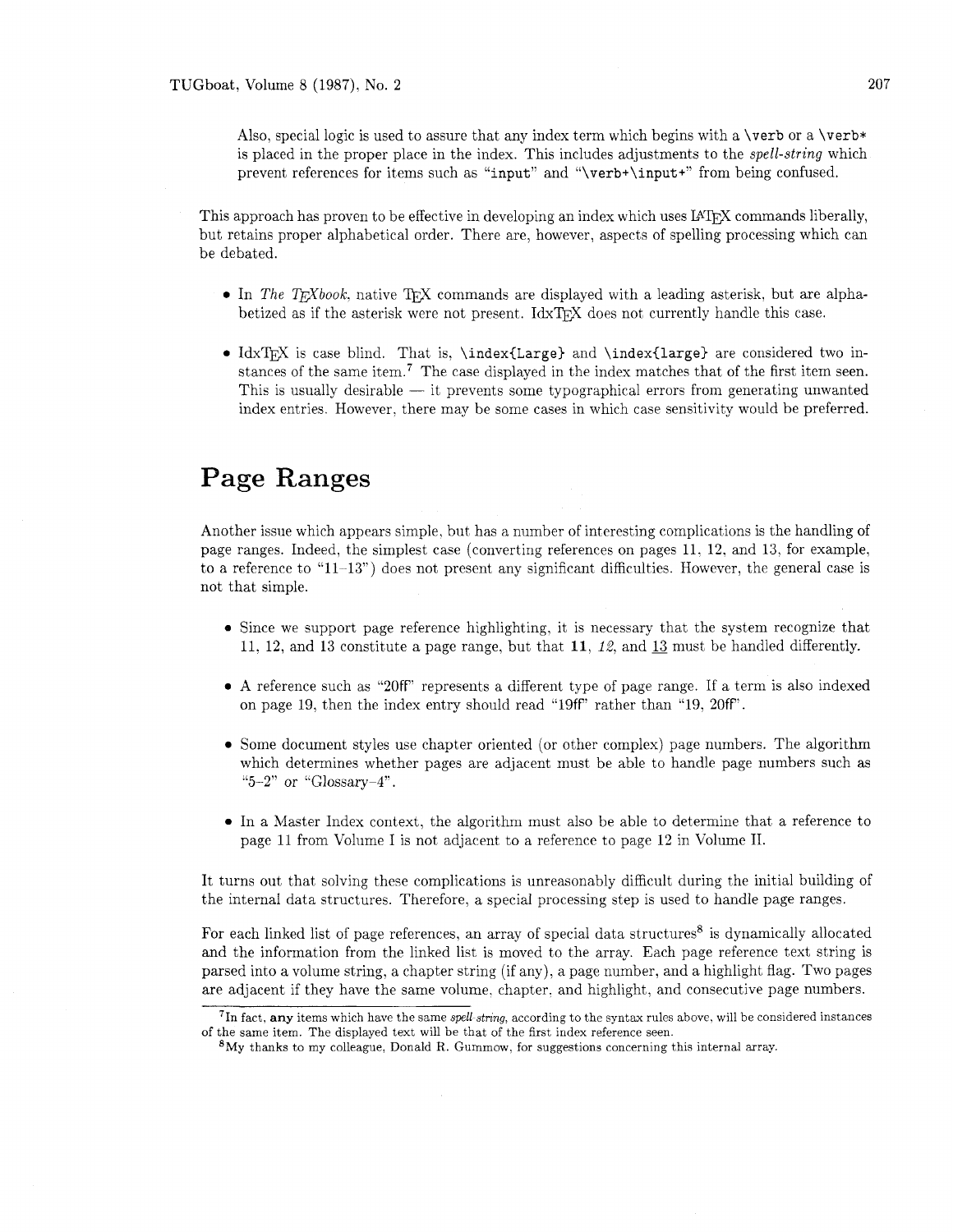Page references which are parts of ranges are flagged as the beginning, middle, or end of the range. Since the *"and following"* notation is handled internally as a highlight, it is relatively easy to handle special cases involving this type of page reference within a page range.

Once this analysis is complete and one or more page ranges is discovered in the list of page references, the initial list is deleted and a new page reference list is built based on the information in the array. Since this approach concentrates all of the page range logic in one place, the routines which format the output require no special logic. Also, given the amount of information stored in the array, it is trivial to provide special touches, such as formatting a range of simple page numbers as "11--13", while handling a range of complex page numbers as "2--6 to 2--10".

### **Other Features**

A number of other features of the program deserve some mention

| <b>Cross References</b> | Handling cross references turned out to be surprisingly easy, once I real-<br>ized that they should be segregated from page number references in their<br>own linked list. This allowed multiple cross references to be listed in al-<br>phabetical order, and eliminated problems associated with mixtures of<br>page number references and cross references for the same term.                      |
|-------------------------|-------------------------------------------------------------------------------------------------------------------------------------------------------------------------------------------------------------------------------------------------------------------------------------------------------------------------------------------------------------------------------------------------------|
|                         | At present, IdxTEX does not check to verify that an index entry actually<br>exists for each cross reference, but this desirable feature could be added<br>without great difficulty.                                                                                                                                                                                                                   |
| Master Index            | Some special processing is required to generate a Master Index.                                                                                                                                                                                                                                                                                                                                       |
|                         | • There must be a mechanism to inform IdxTEX of which auxiliary<br>files to process to build the Master Index (and in which order to<br>process them). This problem was solved by creating a new auxiliary<br>file (an .mdx file) which lists the .idx files to be processed. A special<br>qualifier to the IdxTeX command is used to specify that Master Index<br>processing is to be performed.     |
|                         | • For the Master Index to be useful, it is necessary that the formatted<br>index include labels which identify the volumes from which the page<br>references come. The .mdx file is the obvious place for these labels<br>to be defined. As noted above, a pointer to these label strings is<br>included as part of the PGNODE structure, so that the labels may<br>be easily included in the output. |
| <b>Output Format</b>    | Since the internal data structures contain all of the information needed<br>to generate the Index, creation of the output file is a simple matter. All<br>that is necessary is to walk the linked lists, generating appropriate LAT <sub>E</sub> X<br>code as we go.                                                                                                                                  |

The most interesting problem which occurs during output generation concerns the headings which precede the index entries which begin with a new letter of the alphabet. In the first version of the program, the heading